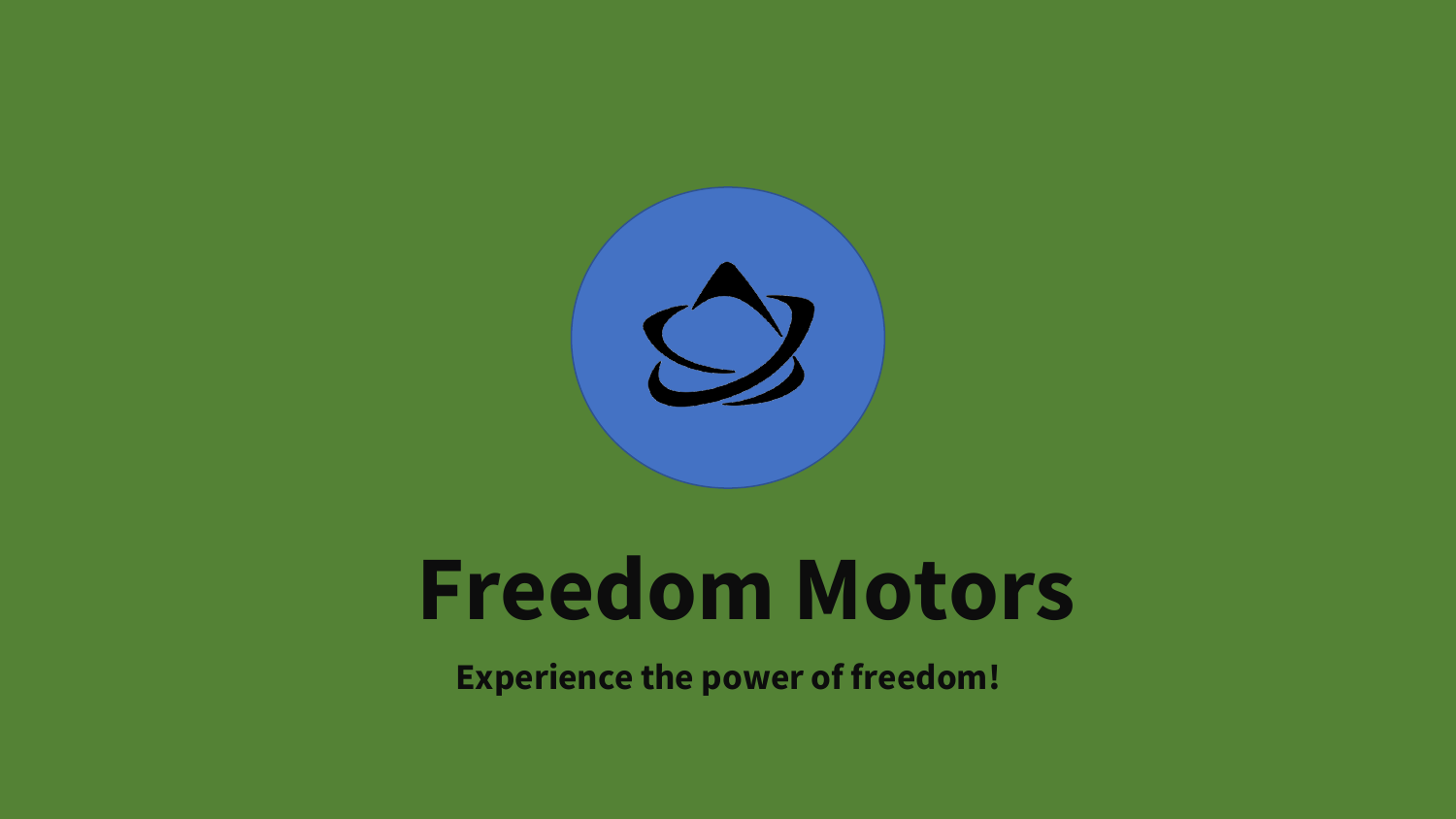#### **The Team!**





**President**

**CEO**

**COO**

**Chief Engineer**

**Exec. Advisor**

**Exec. Advisor**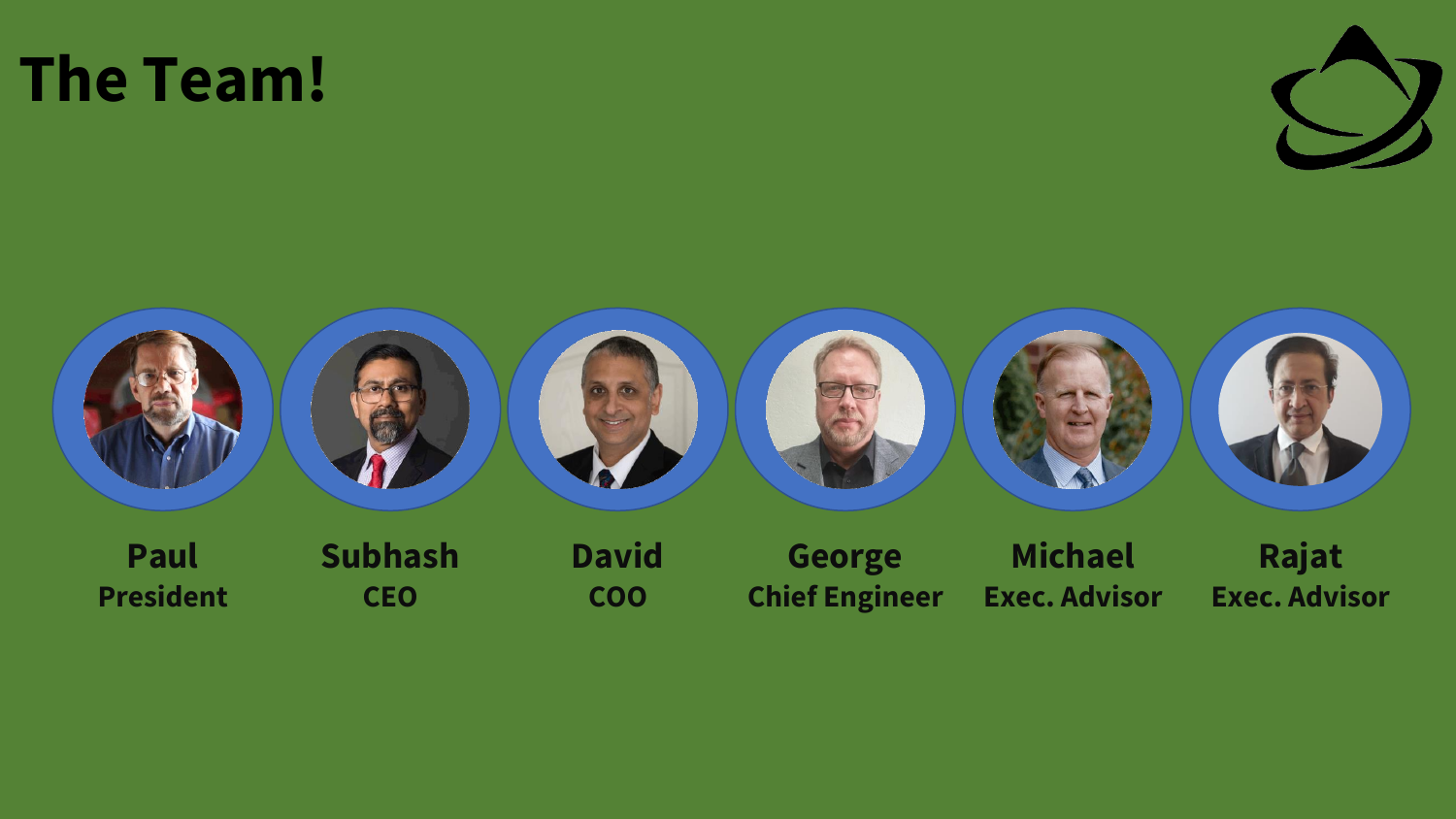### **The Methane Problem!**



- Methane in biogas may be more important than carbon dioxide as a source of global warming: one molecule of methane retains 86 times more heat than a molecule of carbon dioxide
- Atmospheric methane's rate of growth has recently increased by 20 times while carbon dioxide production has leveled off
- Methane production has a positive feedback loop, which means that its production can increases exponentially, leading to greenhouse runaway, which could end life as we know it
- Over the last one hundred years carbon dioxide has increased by 30% while methane has increased 400%
- Many countries who signed the 2015 Paris Agreement have a daunting task to meet the methane reduction goal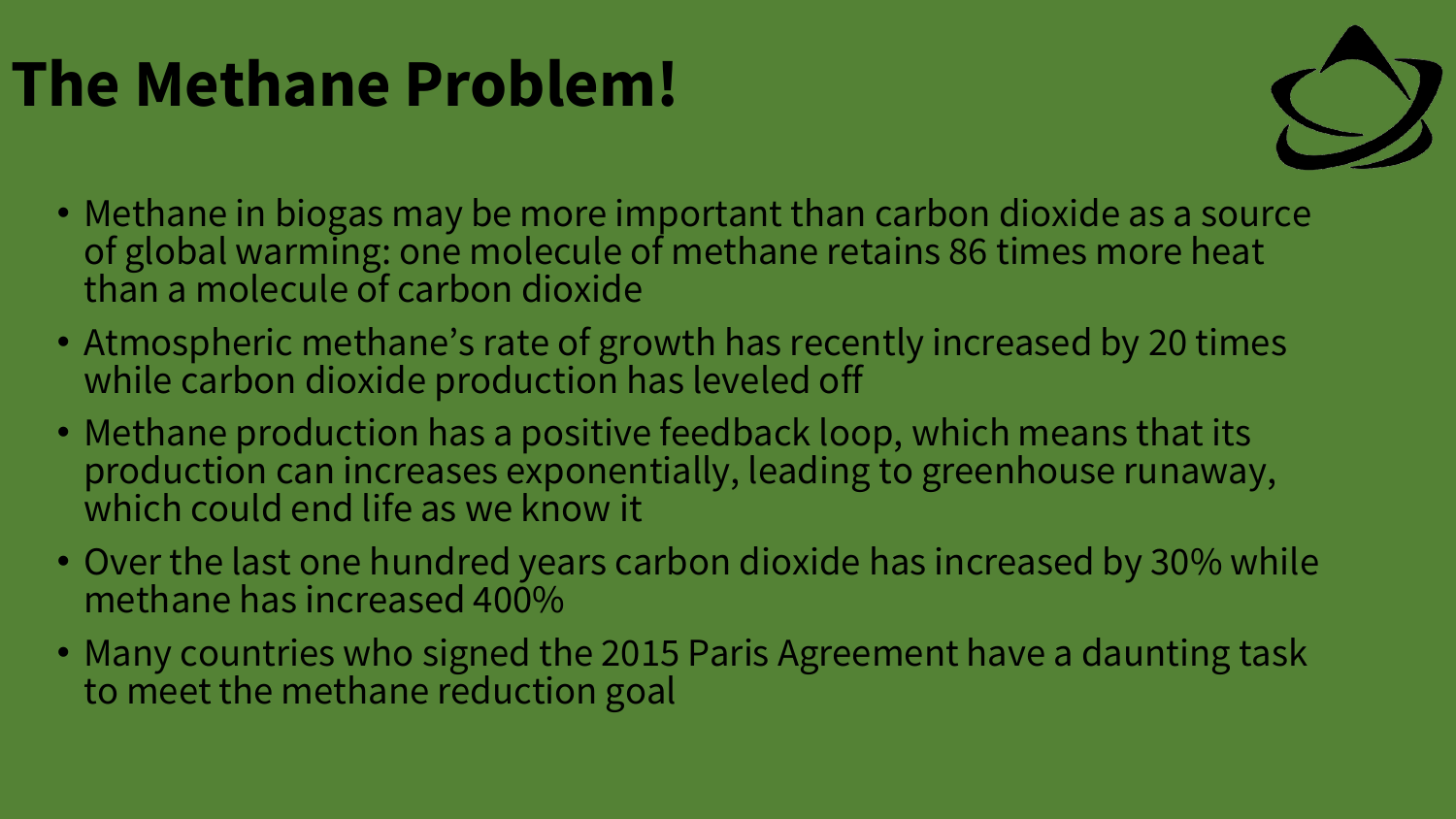## **Global Methane Increase & Sources**

The largest human source is from the production, distribution and combustion of fossil fuels. This creates 33% of human methane emissions, whereas, livestock farming, landfills & waste contribute 43%



**Source:** Full record global methane. The recent global monthly mean plot showing the full NOAA time-series starting in 1983

**Source:** Bousquet, P. et al. (2006). Contribution of anthropogenic and natural sources to atmospheric methane variability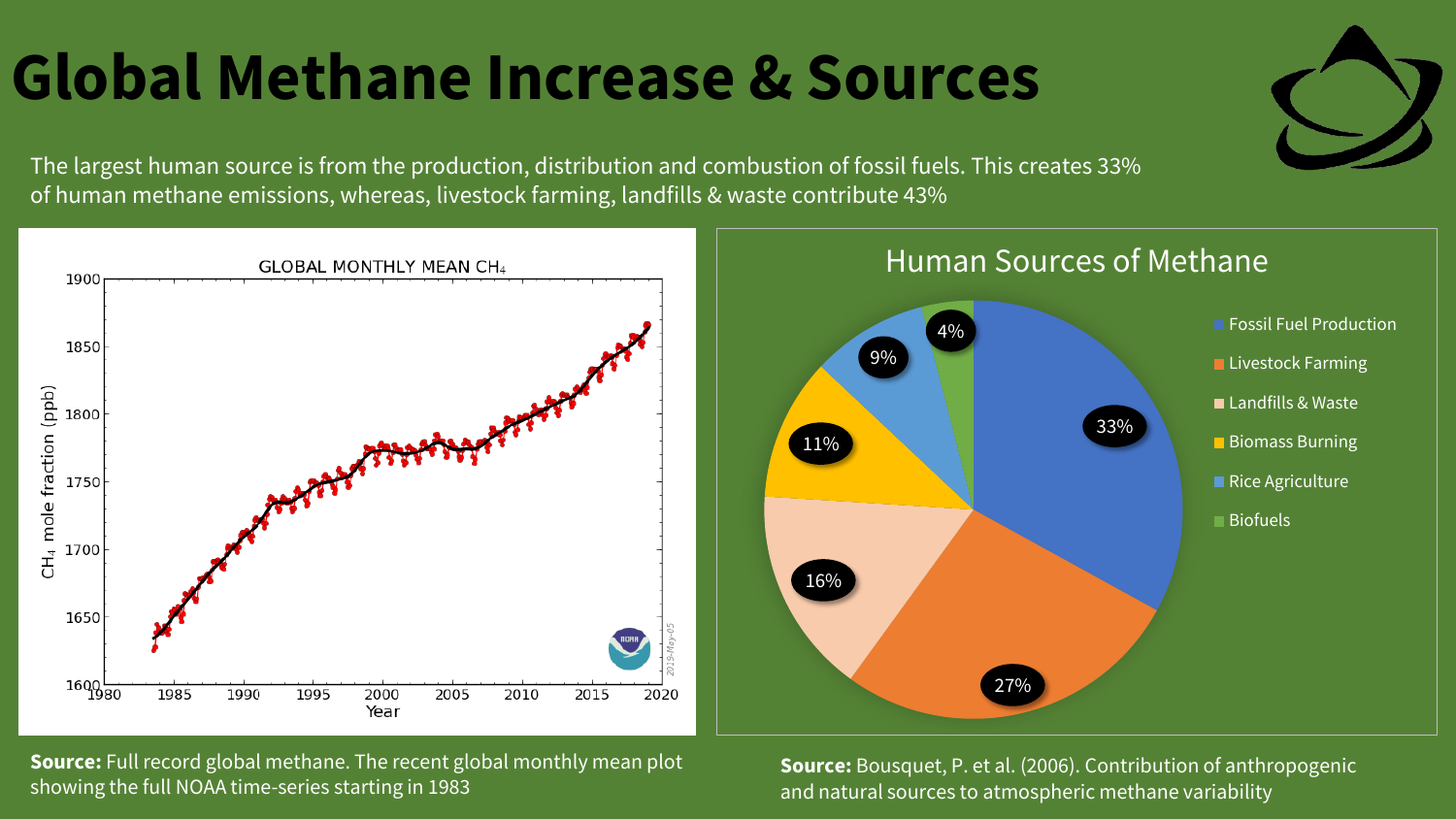## **Earth Scientists are Concerned!**



- "We could hit a tipping point where it's a runaway warming effect". Dr. Paul Palmer, Earth Scientist University of Edinburgh. (See: "Methane causes vicious cycle in global warming" NPR 2010-01)
- "Looking at the scenario for future emissions, methane is starting to approach the most greenhouse gas-intensive scenario."… "That's bad news. We are going in the wrong direction.", Dr. Robert Jackson, Earth Scientist of Stanford University, part of the renowned Global Carbon Project. (See: "Surge in methane emissions threatens efforts to slow climate change"; phys.org, 12 Dec 2016)
- "The growth of atmospheric methane is accelerating". It clearly seems as if the warming is feeding the warming. It's almost as if the planet changed gears". Dr. Euan Nisbet, Earth Scientist at Royal Holloway, University of London. (See: "Methane in the atmosphere is surging, and that's got scientists worried" phys.org/ news/2019-03)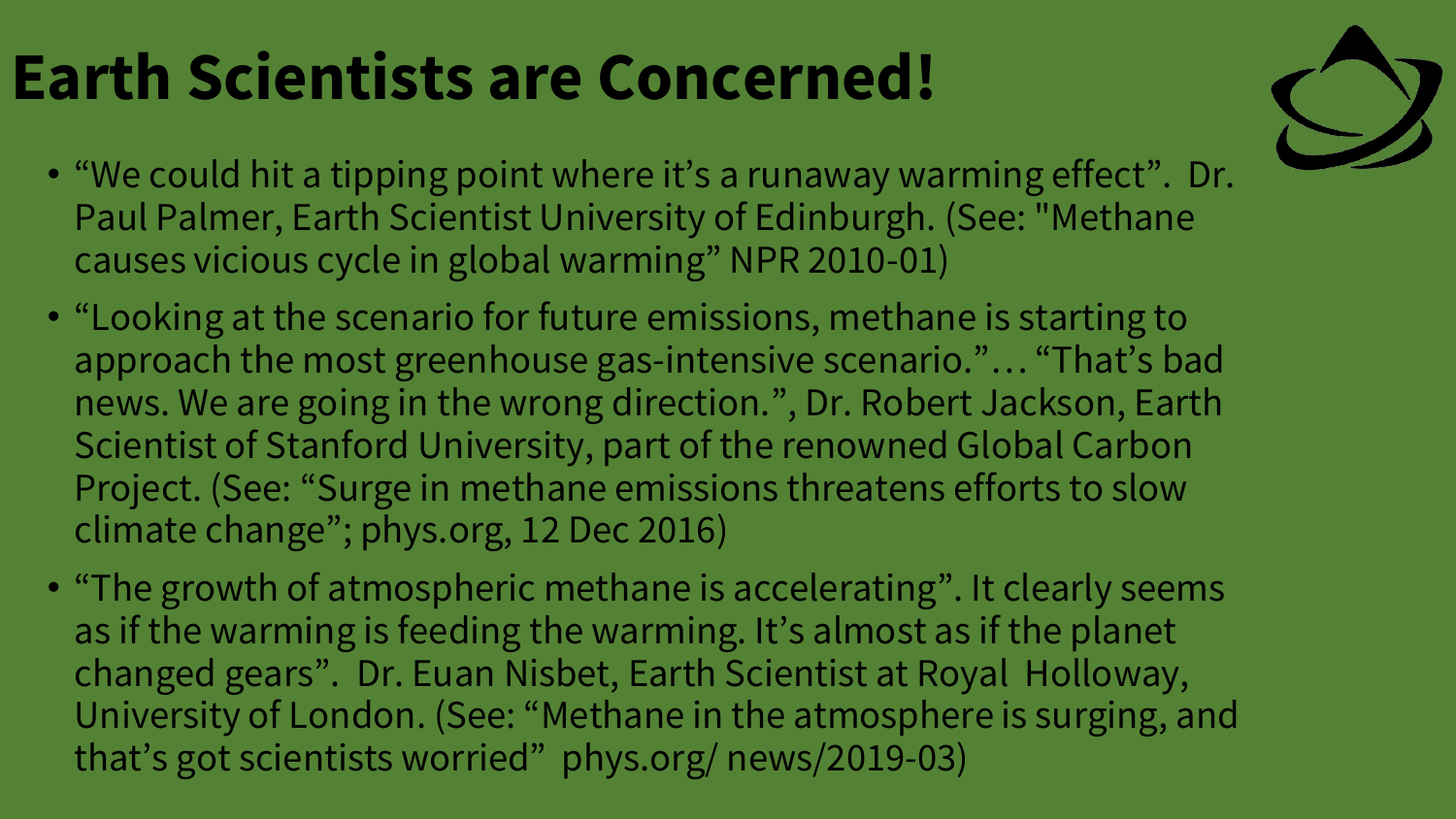## **Current Technology Limitations**



- Biogas is often contaminated by hydrogen sulfide and silica. Only very large biogas operations can economically remove these contaminants
- Powerplants like microturbines and piston engines are destroyed by these contaminants
- What is needed is a powerplant that can tolerate these contaminants while driving a generator to create electricity

#### **What do we need to solve this problem?**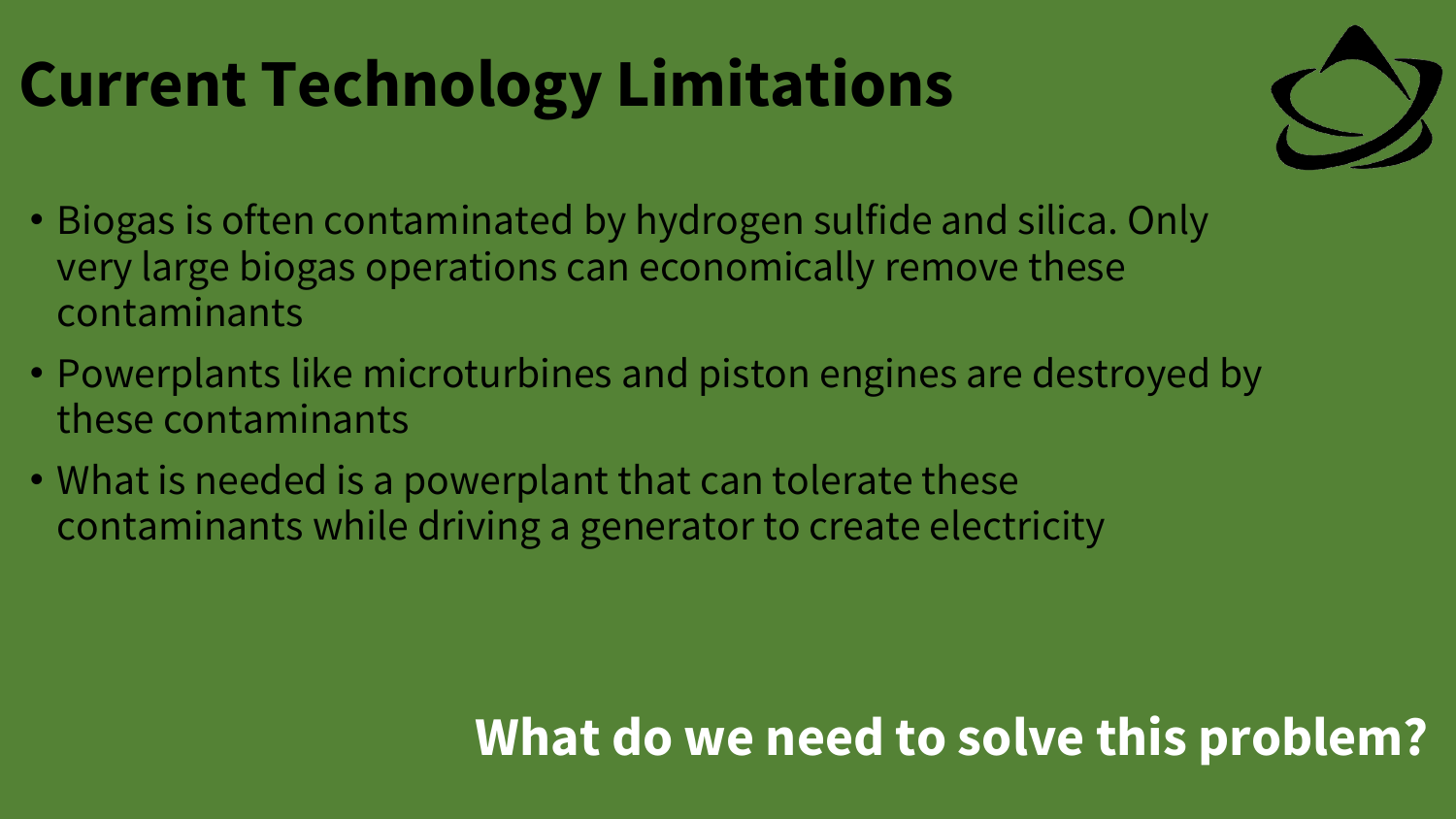Experience the power of freedom

## **The Solution!**

#### Our Rotapower® Engine Technology......

- Tolerates both hydrogen sulfide and silica
- Can operate on biogas with low methane content
- Achieves high thermal efficiency
- Creates ultra low emissions
- Is very competitively priced
- Low maintenance due to only two moving parts
- Seal life demonstrated at over 20,000 hours



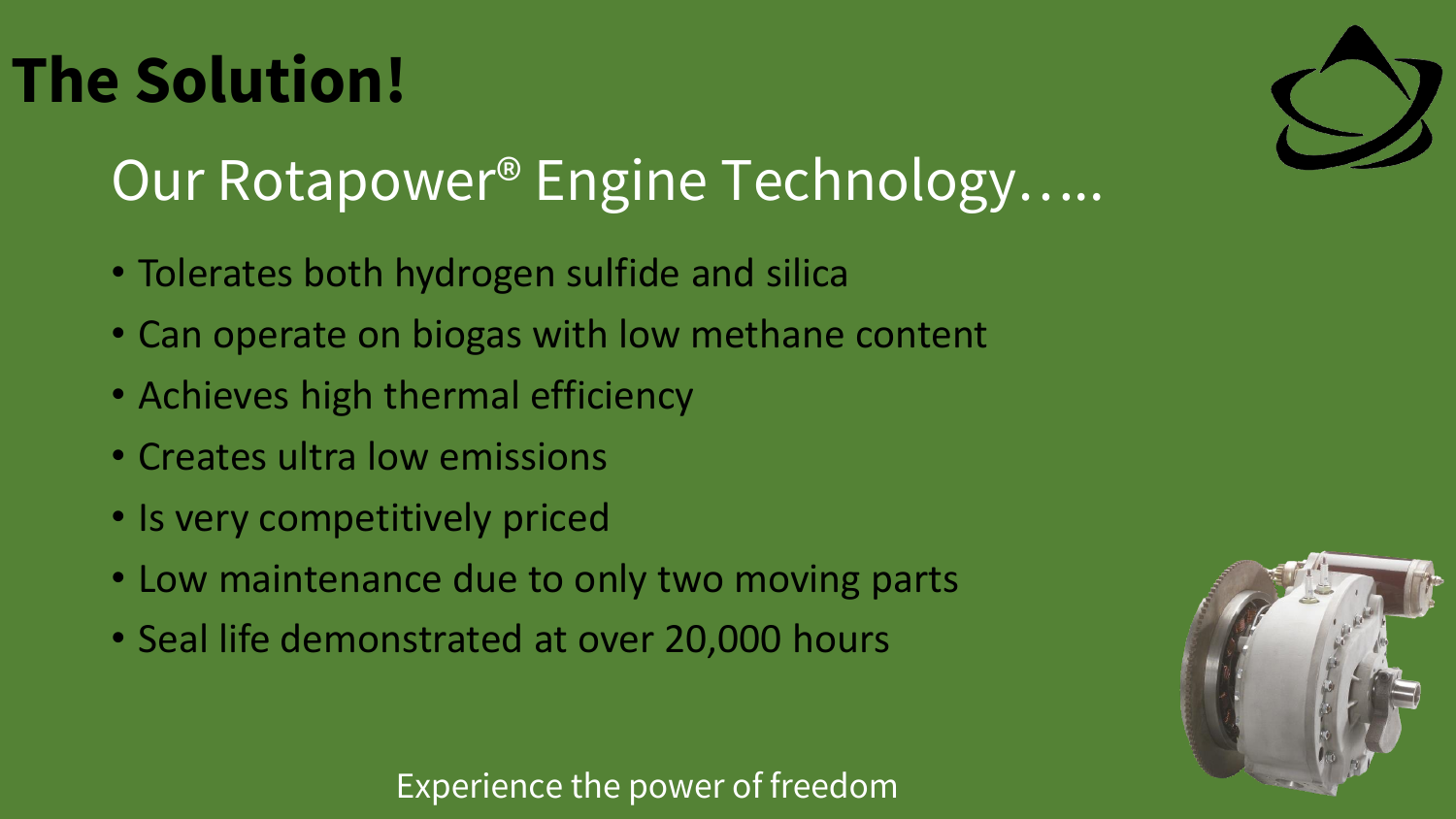#### **Rotapower® Features**





- Super Lightweight
- Fuel Independent
- High Fuel Efficiency
- Ultra Low Emissions
- Patented plasma coating to tolerate heat and fuel contaminants
- Patented parallel cooling for rotor
- Patented oil injection lubrication system
- Patented cooling towers
- 20,000+ Hours Life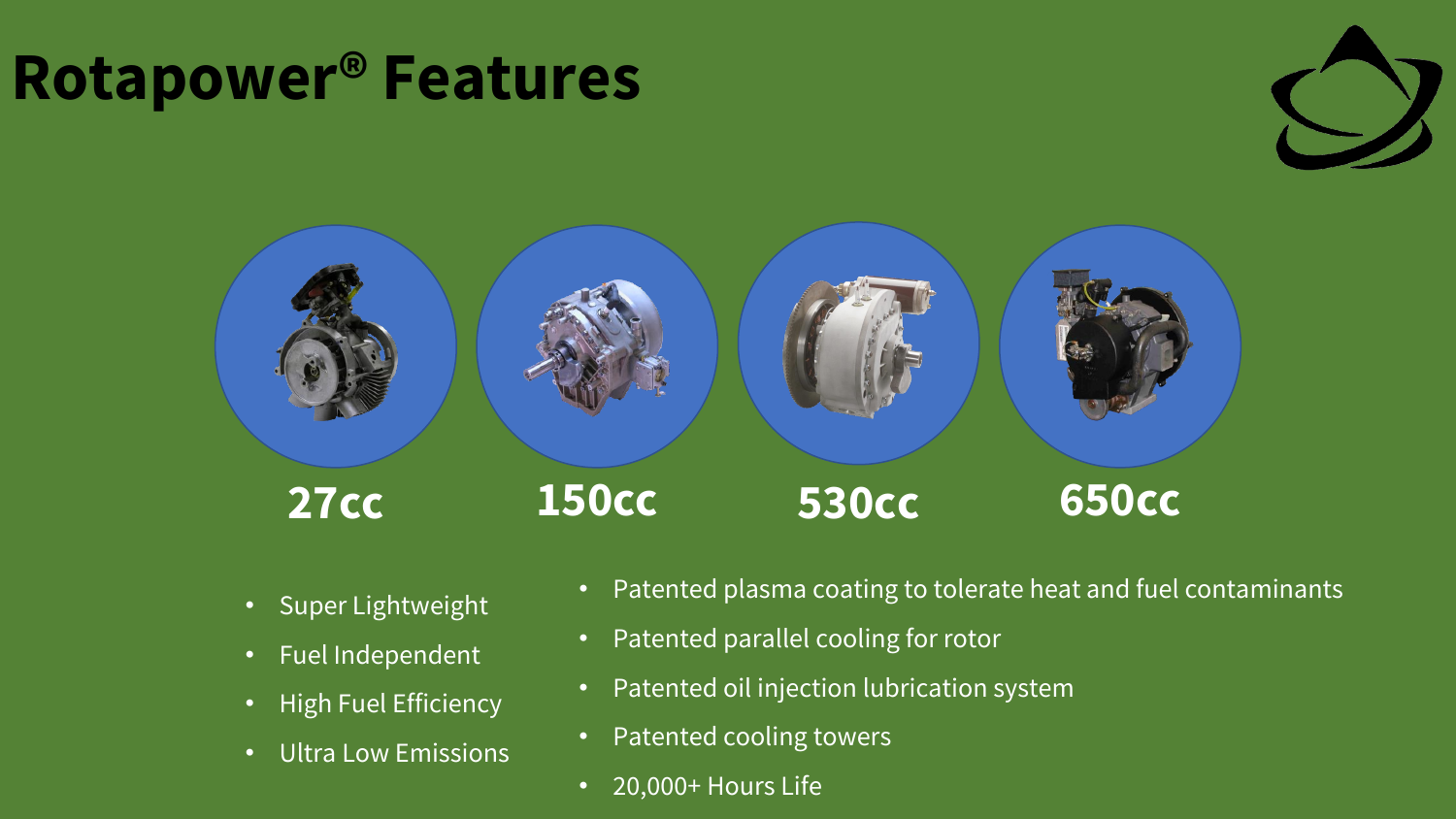#### Rotapower® Engine Performance

| <b>Rotors</b>  | <b>Disp</b><br>(cc) | <b>RPM</b> | <b>Engine</b><br>(cfm) | <b>Methane</b><br>[CH <sub>4</sub> ]<br>(cc) | Landfill<br>Gas [LFG]<br>(cfm) | Landfill<br>Gas [LFG]<br>(cmd) | Landfill<br>Gas [LFG]<br>(kgd) | <b>Air Used</b><br>(cfm) | <b>Energy</b><br>from CH <sub>4</sub><br>(BTU/hr) | <b>Mechanical</b><br><b>Power</b><br>(BHP) | <b>Electrical</b><br>Power<br>(kW) |
|----------------|---------------------|------------|------------------------|----------------------------------------------|--------------------------------|--------------------------------|--------------------------------|--------------------------|---------------------------------------------------|--------------------------------------------|------------------------------------|
| $\mathbf{1}$   | 530                 | 3600       | 47.2                   | 4.2                                          | 7.0                            | 287.0                          | 330.1                          | 40.1                     | 244,280                                           | 26                                         | 17                                 |
|                |                     | 4400       | 57.6                   | $5.2$                                        | $8.6\,$                        | 350.8                          | 403.4                          | 49.0                     | 298,564                                           | 32                                         | 21                                 |
|                |                     | 5200       | 68.1                   | 6.1                                          | 10.2                           | 414.6                          | 476.8                          | 58.0                     | 352,849                                           | 37                                         | $\overline{25}$                    |
|                |                     | 6000       | 78.6                   | $7.0$                                        | 11.7                           | 478.4                          | 550.1                          | 66.9                     | 407,133                                           | 43                                         | 29                                 |
| 2 <sup>1</sup> | 1060                | 3600       | 94.3                   | 8.4                                          | 14.1                           | 574.0                          | 660.2                          | 80.2                     | 488,560                                           | 52                                         | $\overline{35}$                    |
|                |                     | 4400       | 115.3                  | 10.3                                         | 17.2                           | 701.6                          | 806.9                          | 98.1                     | 597,129                                           | 63                                         | 43                                 |
|                |                     | 5200       | 136.2                  | 12.2                                         | 20.3                           | 829.2                          | 953.6                          | 115.9                    | 705,698                                           | 75                                         | $\overline{50}$                    |
|                |                     | 6000       | 157.2                  | 14.1                                         | 23.5                           | 956.7                          | 1100.3                         | 133.7                    | 814,267                                           | 86                                         | $\overline{58}$                    |
| $\mathbf{3}$   | 1590                | 3600       | 141.5                  | 12.7                                         | 21.1                           | 861.1                          | 990.2                          | 120.4                    | 732,840                                           | 78                                         | $\overline{52}$                    |
|                |                     | 4400       | 172.9                  | 15.5                                         | 25.8                           | 1052.4                         | 1210.3                         | 147.1                    | 895,693                                           | 95                                         | 64                                 |
|                |                     | 5200       | 204.4                  | 18.3                                         | 30.5                           | 1243.8                         | 1430.3                         | 173.9                    | 1,058,547                                         | 112                                        | 75                                 |
|                |                     | 6000       | 235.8                  | 21.1                                         | 35.2                           | 1435.1                         | 1650.4                         | 200.6                    | 1,221,400                                         | 130                                        | 87                                 |
| 4 <sup>1</sup> | 2120                | 3600       | 188.6                  | 16.9                                         | 28.2                           | 1148.1                         | 1320.3                         | 160.5                    | 977,120                                           | 104                                        | $\overline{70}$                    |
|                |                     | 4400       | 230.6                  | 20.6                                         | 34.4                           | 1403.2                         | 1613.7                         | 196.2                    | 1,194,258                                         | 127                                        | 85                                 |
|                |                     | 5200       | 272.5                  | 24.4                                         | 40.7                           | 1658.4                         | 1907.1                         | 231.8                    | 1,411,395                                         | 150                                        | $\overline{101}$                   |
|                |                     | 6000       | 314.4                  | 28.2                                         | 46.9                           | 1913.5                         | 2200.5                         | 267.6                    | 1,628,533                                         | 173                                        | 116                                |
| 5 <sub>1</sub> | 2650                | 3600       | 235.8                  | 21.1                                         | 35.2                           | 1435.1                         | 1650.4                         | 200.6                    | 977,120                                           | 104                                        | 70                                 |
|                |                     | 4400       | 230.6                  | 25.8                                         | 43.0                           | 1754.0                         | 2017.1                         | 245.2                    | 1,492,822                                         | 158                                        | 106                                |
|                |                     | 5200       | 340.6                  | 30.5                                         | 50.8                           | 2072.9                         | 2383.9                         | 289.8                    | 1,764,244                                         | 187                                        | 126                                |
|                |                     | 6000       | 393.0                  | 35.2                                         | 58.7                           | 2391.9                         | 2750.6                         | 334.4                    | 2,035,667                                         | 216                                        | 145                                |
| 6 <sup>1</sup> | 3180                | 3600       | 283.0                  | 25.3                                         | 42.2                           | 1722.1                         | 1980.5                         | 240.7                    | 1,465,680                                         | 156                                        | 104                                |
|                |                     | 4400       | 345.8                  | 31.0                                         | 51.6                           | 2104.8                         | 2420.6                         | 294.2                    | 1,791,387                                         | 190                                        | 128                                |
|                |                     | 5200       | 408.7                  | 36.6                                         | 61.0                           | 2487.5                         | 2860.7                         | 347.7                    | 2,117,093                                         | 225                                        | 151                                |
|                |                     | 6000       | 471.6                  | 42.2                                         | 70.4                           | 2870.2                         | 3300.8                         | 401.2                    | 2,442,800                                         | 259                                        | 174                                |
| 7 <sup>2</sup> | 3710                | 3600       | 330.1                  | 29.6                                         | 49.3                           | 2009.2                         | 2310.5                         | 280.9                    | 1,709,960                                         | 181                                        | 122                                |
|                |                     | 4400       | 403.5                  | 36.1                                         | 60.2                           | 2455.6                         | 2824.0                         | 343.3                    | 2,089,951                                         | 222                                        | 149                                |
|                |                     | 5200       | 476.9                  | 42.7                                         | 71.2                           | 2902.1                         | 3337.4                         | 405.7                    | 2,469,942                                         | 262                                        | 176                                |
|                |                     | 6000       | 550.2                  | 49.3                                         | 82.1                           | 3348.6                         | 3850.9                         | 468.1                    | 2,849,933                                         | 302                                        | 203                                |
| 8 <sup>°</sup> | 4240                | 3600       | 377.3                  | 33.8                                         | 56.3                           | 2296.2                         | 2640.6                         | 321.0                    | 1,954,240                                         | 207                                        | 139                                |
|                |                     | 4400       | 461.1                  | 41.3                                         | 68.8                           | 2806.4                         | 3227.4                         | 392.3                    | 2,388,515                                         | 253                                        | 170                                |
|                |                     | 5200       | 545.0                  | 48.8                                         | 81.3                           | 3316.7                         | 3814.2                         | 463.6                    | 2,822,791                                         | 300                                        | 201                                |
|                |                     | 6000       | 628.8                  | 56.3                                         | 93.9                           | 3827.0                         | 4401.0                         | 535.0                    | 3,257,067                                         | 346                                        | $\overline{232}$                   |
| $9\,$          | 4770                | 3600       | 424.4                  | 38.0                                         | 63.4                           | 2583.2                         | 2970.7                         | 361.1                    | 2,198,520                                         | 233                                        | 157                                |
|                |                     | 4400       | 518.8                  | 46.5                                         | 77.4                           | 3157.2                         | 3630.8                         | 441.3                    | 2,687,080                                         | 285                                        | 191                                |
|                |                     | 5200       | 613.1                  | 54.9                                         | 91.5                           | 3731.3                         | 4291.0                         | 521.6                    | 3,175,640                                         | 337                                        | 226                                |
|                |                     | 6000       | 707.4                  | 63.4                                         | 105.6                          | 4305.3                         | 4951.1                         | 601.8                    | 3,664,200                                         | 389                                        | 261                                |

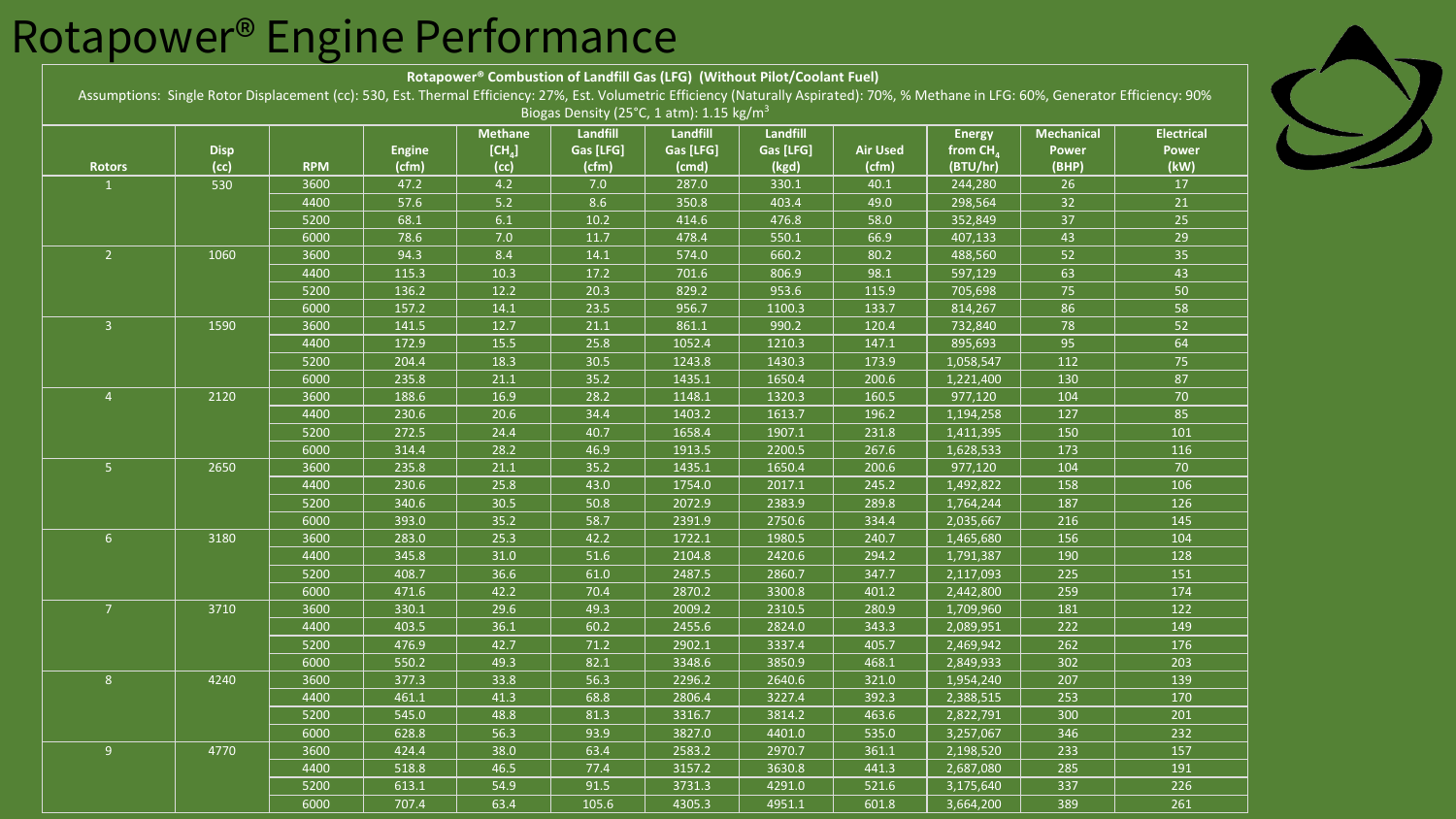### Biogas Industry Growth Projection



Source: Global Industry Analysts, Inc. "Focus on alternative energy to reduce GHG emissions drives the global market for biogas plants. *Published: May 2019*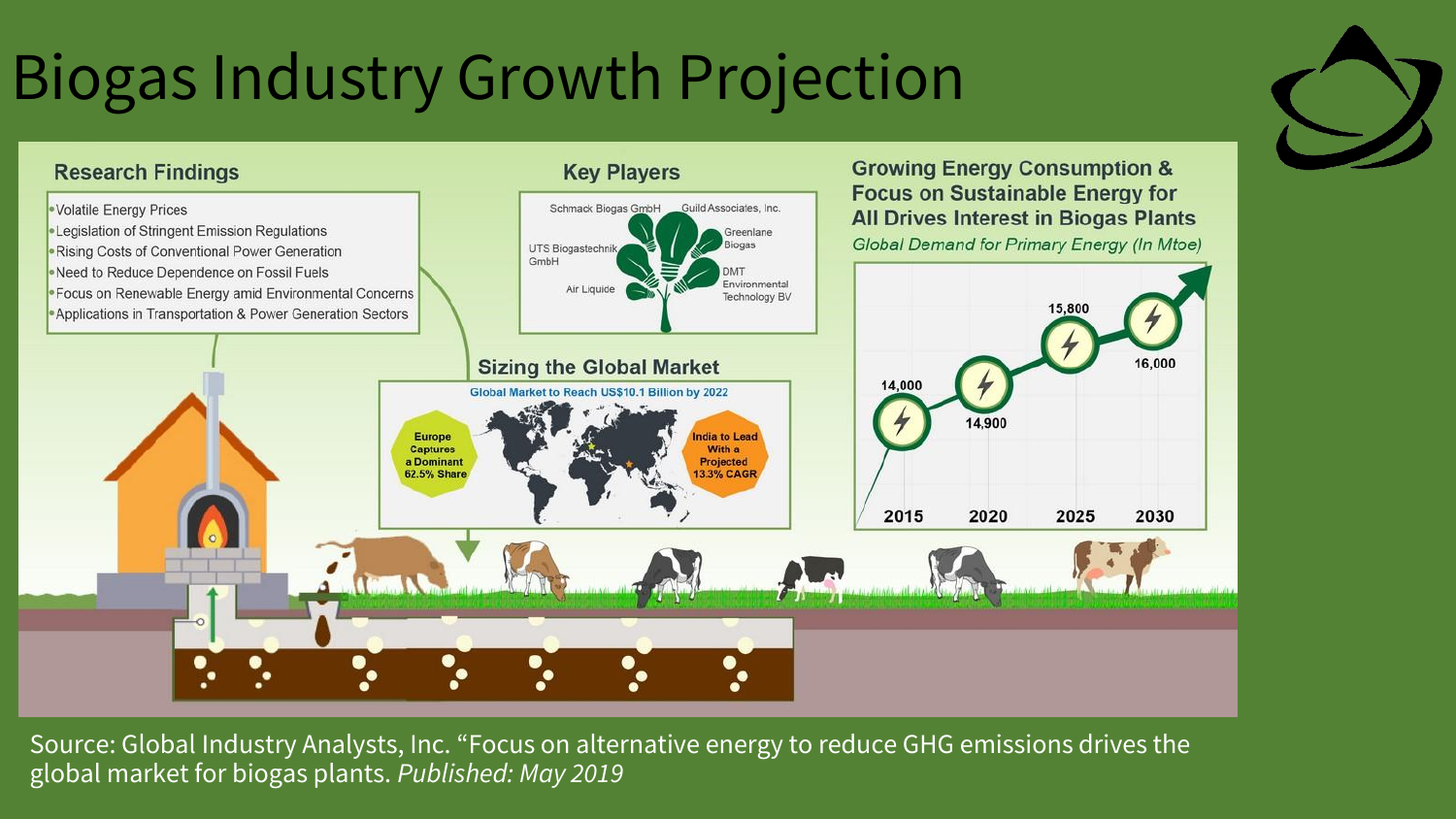### Freedom Motors Competitive Advantage



The following features allow the Rotapower® rotary engine to efficiently utilize biogas to create energy:

- Uses a lubrication system where very small quantities of oil are metered to the roller bearings and seals. Any remaining oil then exits the engine before becoming acidic due to hydrogen sulfide
- Can tolerate silica by using chrome carbide wear surfaces and silicon nitride seals (9 Mohs versus 6-7 Mohs for silica). The rotary engine does not need or use valves
- Uses a stainless-steel rotor with a low thermal conductivity as opposed to aluminum used in piston engines. This results in a rotor surface temperature of up to 900°F versus a piston at 400°F. This contributes to combustion of biogas with lower methane content
- The rotary engine, as distinct from a piston engine, has an intake chamber that is separate from the expansion chamber. This prevents the expansion chamber surfaces from being pre-cooled by the intake charge, which further aids in combustion
- A two-rotor rotary engine has only three moving parts. By comparison, a two cylinder piston engine can have over fifteen moving parts with each subject to the corrosive effects of hydrogen sulfide
- The estimated capital cost for gensets powered by Rotapower<sup>®</sup> engines is substantially less than for those powered by either piston or microturbine engines